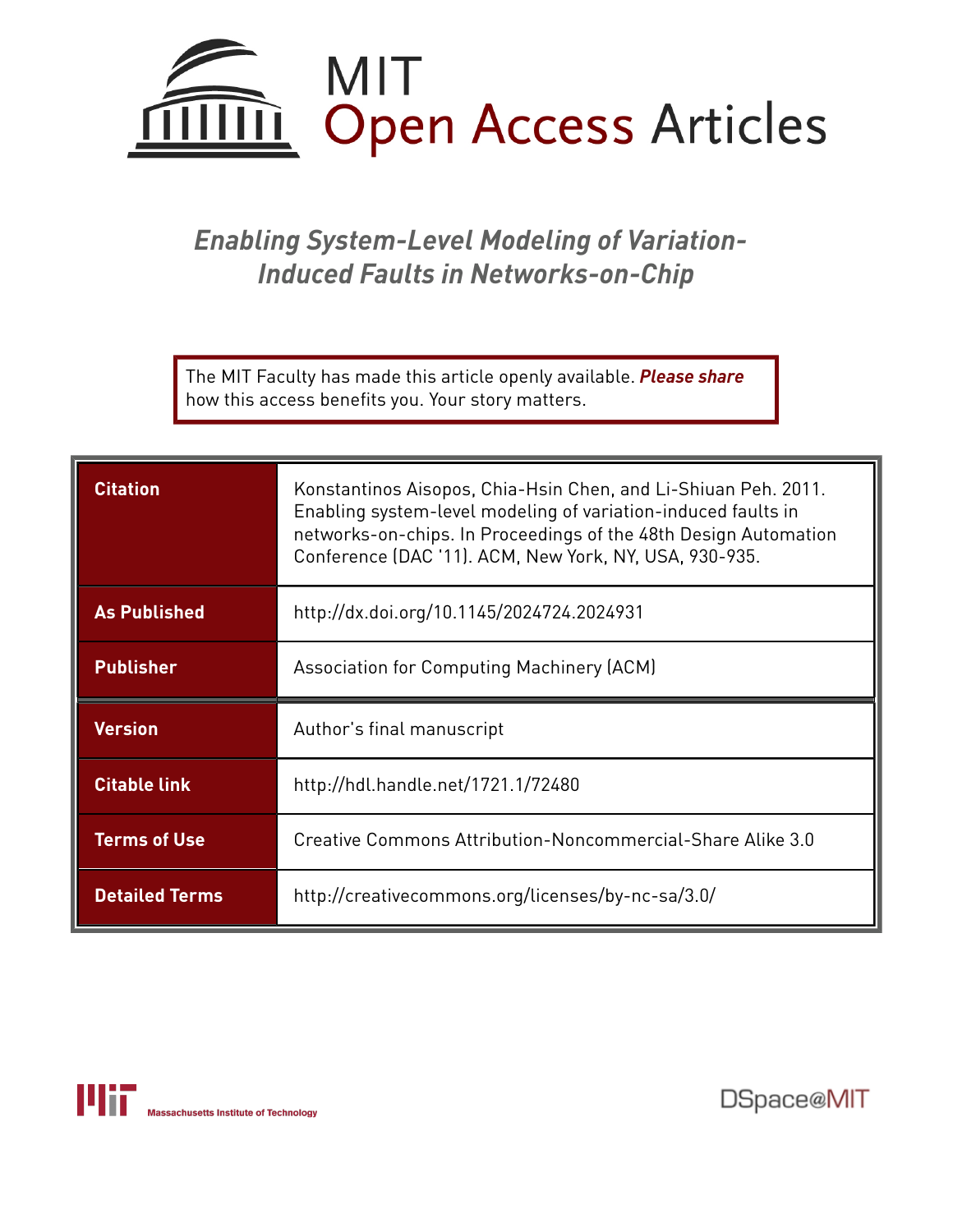# **Enabling System-Level Modeling of Variation-Induced Faults in Networks-on-Chips**<sup>∗</sup>

Konstantinos Aisopos†§, Chia-Hsin Owen Chen§ , Li-Shiuan Peh§ †Princeton University §Massachusetts Institute of Technology {kaisopos, owenhsin, peh}@ csail.mit.edu

### ABSTRACT

Process Variation (PV) is increasingly threatening the reliability of Networks-on-Chips. Thus, various resilient router designs have been recently proposed and evaluated. However, these evaluations assume random fault distributions, which result in 52%-81% inaccuracy. We propose an accurate circuit-level fault-modeling tool, which can be plugged into any system-level NoC simulator, quantify the system-level impact of PV-induced faults at runtime, pinpoint fault-prone router components that should be protected, and accurately evaluate alternative resilient multi-core designs.

Categories and Subject Descriptors: B.8 [Hardware]: Performance and Reliability

General Terms: Reliability, Measurement

Keywords: fault modeling, variation, Networks-on-Chips

#### 1. INTRODUCTION

As silicon technologies move into the nanometer regime, devices become increasingly unreliable due to process variation (PV) and runtime variation. With each technology generation halving transistor size and the inability of the fabrication process to scale its precision accordingly<sup>1</sup>, variations in transistor dimensions result in different electrical characteristics for each transistor. In addition, runtime conditions (*e.g.*, temperature, power consumption) have an increasing effect on device operation, since smaller sized transistors are more susceptible to runtime variations. This variability results in unpredictable critical path delays, which can lead to timing violations and faults. Thus, silicon failures can affect critical hardware components such as the Network-on-Chip (NoC). Unfortunately, a single fault in the NoC causes packets to be dropped or become corrupted, resulting in incoherent caches and erroneous memory traffic, ultimately causing the entire chip to fail.

Resilient NoCs [3, 4] explore novel designs to allow continuous operation in the face of faults. However, they are all evaluated using a simple fault model that injects random faults (at gate or link level), uniformly distributed in time of occurrence and spatial location. As we show in Section 3.2, random fault injection results in 52% to 81% inaccuracy in capturing the fault locations of variationinduced faults, thus system-level designers cannot accurately identify the fault-prone components and protect them accordingly.

A more accurate fault modeling methodology is Static Timing Analysis (STA), used by chip designers to identify the critical paths that are likely to fail. However, PV changes the order of critical paths: paths that were indicated as non-critical by STA may become faulty, while the paths indicated as critical may not cause timing violations. To demonstrate this, we synthesize a baseline router (Table 1 in Section 2.1) with Synopsys Design Compiler at 3.8GHz on a 45nm process, perform STA with Synopsys Prime-Time, and extract the 512 most critical paths (the paths with the minimum slack), shown in decreasing delay along the x-axis of Figure 1. Then, we perform 100 Monte Carlo simulations for each path, varying the gate L/W,  $V_{th}$ , oxide thickness based on variation distributions obtained from the foundry, and plot (y-axis) the probability that each path will not meet timing. First, we note that in order to have no faults, the design has to run at only 75% of the frequency that it was synthesized for (*i.e.*, 2.85 GHz). Second, we observe that many critical paths with higher slack (less critical, towards right) have a higher probability of timing violation than critical paths with lower slack (more critical, towards left). For instance, we observe that paths with slack around 2.92% have a higher probability of violating timing than paths with slack around 2.4%. That is because static timing libraries cannot identify the actual critical paths under PV, where additional delays strongly depend on the layout of the paths' standard cells and other circuitlevel parameters. Throw in runtime variations in temperature and power, and STA deviates further from reality.

Full-system simulation of multi-core chips is critical for evaluation of resilient solutions early in the design cycle. As multi-cores rely on NoCs for on-chip communications, the infrastructure needs to account for NoC reliability. However, no prior works provide a model/tool that can enable system level modeling of faults for NoCinterconnected chips. Since the fault-prone router components cannot be accurately identified by randomly injecting gate-level faults, nor by capturing the components with critical paths statically at design time (via STA), an accurate *variation-aware* router fault model is vital for early-stage evaluation of resilient ideas under PV.

Nicopoulos *et al.* [15], were the first to evaluate NoC's susceptibility to PV effects with rigorous circuit analysis, but did not develop a fault model/tool, nor extensively explored the system-level impact of faults. Various fault models have been developed though

<sup>∗</sup> The authors acknowledge the support of the Gigascale Systems Research Center and Interconnect Focus Center, research centers funded under the Focus Center Research Program (FCRP), a Semiconductor Research Corporation entity.

<sup>&</sup>lt;sup>1</sup>The wavelength of light to pattern transistors cannot be decreased below 193nm with current technology[10]. Consequently, the semiconductor industry is fabricating 45nm CMOS devices using 193nm optical light.

Permission to make digital or hard copies of all or part of this work for personal or classroom use is granted without fee provided that copies are not made or distributed for profit or commercial advantage and that copies bear this notice and the full citation on the first page. To copy otherwise, to republish, to post on servers or to redistribute to lists, requires prior specific permission and/or a fee.

*DAC 2011,* June 5-10, 2011, San Diego, California, USA.

Copyright 2011 ACM ACM 978-1-4503-0636-2 ...\$10.00.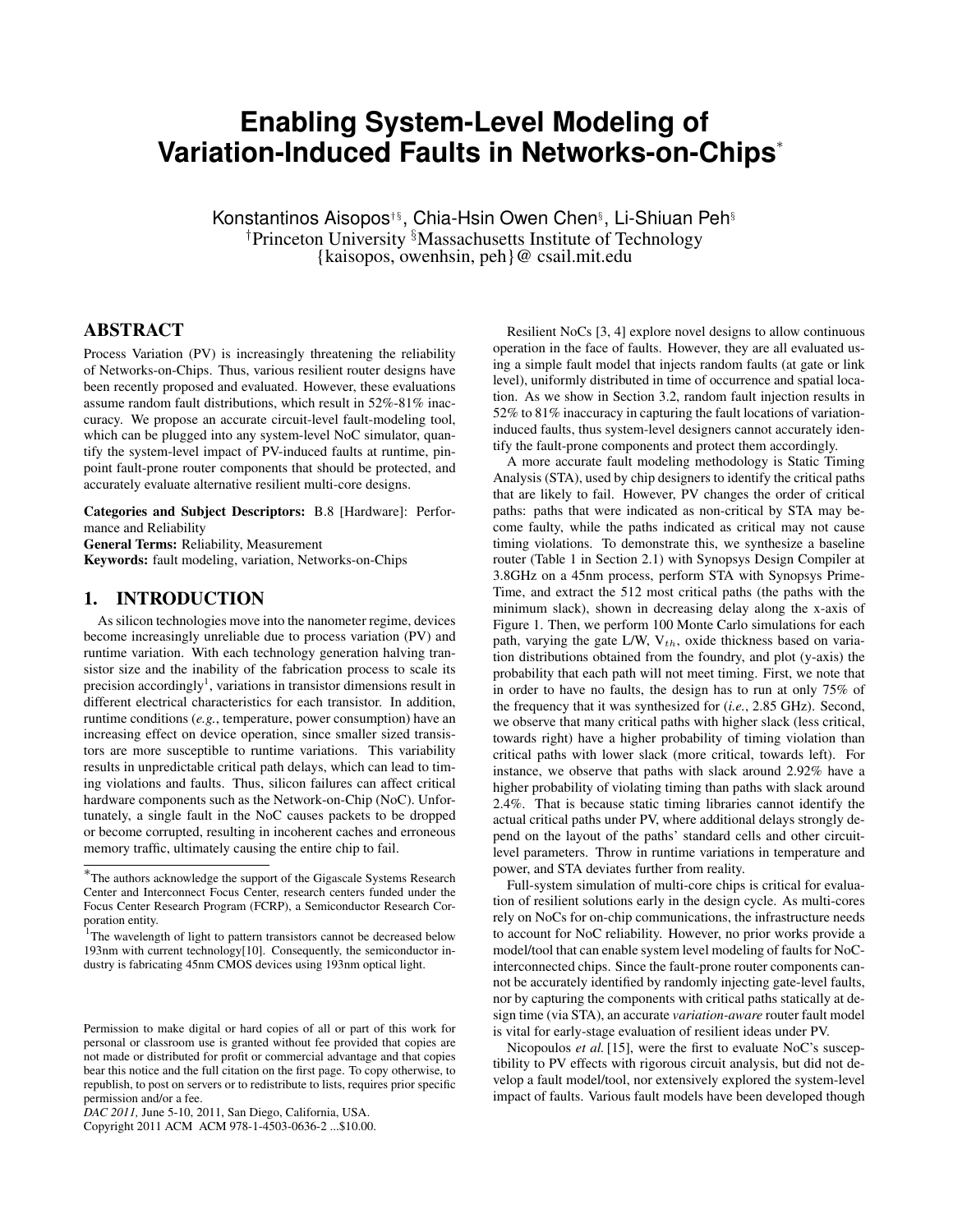



for memories and processors [11, 12, 16, 17]. These fault models typically depend on analytical modeling, which introduces inaccuracy<sup>2</sup> [16, 17] or project<sup>3</sup> future technology nodes [11, 12, 13].

We develop a router fault model based on the golden reference of the PV maps obtained from the foundry. As discussed in [18], SPICE models (and not the finished silicon) are the golden reference for the design of an ASIC, since once a technology has been defined and validated it is the job of the fab to produce silicon that matches this reference. We develop our fault model by synthesizing a highly parameterizable router RTL using 45nm technology, and performing Monte Carlo simulations directly on SPICE model netlists to capture timing violations due to variations of the manufacturing process. System-level designers only need to supply high-level NoC parameters to use our tool to explore the systemlevel impact of variation-induced timing violations.

Contributions. In this work, we make the following contributions:

- We develop a framework with circuit-level accuracy, that automates the mapping of timing violations to system-level faults, to explore the system-level outcome of variation-induced failures of NoCs (*e.g.*, misrouting, corrupted data, *etc.*). This framework captures the joint effect of PV and variation of runtime conditions (temperature and power consumption).
- We release a system-level fault modeling tool for NoCs, which can be plugged into any network simulator to inject variationinduced faults in routers' hardware at runtime, for designers to evaluate their resilient routers.
- We present a case study, characterizing faults at runtime, with or without fault-tolerant hardware in place, with GARNET [1], a NoC simulator that is part of the popular (over 1,700 users) system-level simulator GEMS [14] that models the OS, memory, and processors of multi-cores.

This paper is organized as follows: Section 2 describes how we develop a system-level fault model that captures the effects of variation without compromising circuit-level accuracy. In Section 3, we apply our fault model to characterize faults for various system configurations. Then, in Section 4, we present a case study where we demonstrate how our tool can be leveraged for evaluation of resilience at system-level. Finally, Section 5 concludes this paper.



### 2. PROPOSED NOC FAULT MODEL

The aim of our fault model is to detect when and where circuitlevel timing violations will occur in NoCs and, for each potential timing violation, provide a system-level fault type in the form of a probability function. Though the core of our fault model is developed at circuit-level, the inputs and the outputs of the model are system-level variables (shown in bottom right of Figure 2). The inputs are the router configuration (number of input and output ports, number of virtual channels (VCs) or queues, number of buffers/VC, channel width, and operation frequency), the process parameters and their variations, and temperature. The output is the probability of occurrence for various system-level fault types. In order to capture the runtime temperature, a thermal model (*e.g.*, HOTSPOT 5.0 [6]) is required, which takes as input the floorplan and the runtime power of each router, provided by a network power model (*e.g.*, ORION 2.0 [8]). The power model obtains the run-time activity of NoC components from a network simulator (*e.g.*, GARNET [1]), whose traffic is driven by a multi-core simulator (*e.g.*, GEMS [14]).

To demonstrate potential ways that system designers can use our fault model for evaluating multi-core resiliency, we assume three hypothetical solutions that tackle the system-level fault types "data corruption", "flit<sup>4</sup> conservation", and "misrouting" (the first 3 fault types that our fault model detects, subsection 2.2, Table 2):

(a) *An Error-Correction-Code (ECC) that can tolerate corrupted bits in a packet's data*: our fault model provides the expected number of data bits that will be corrupted depending on the actual runtime conditions (traffic, power, temperature), so the network simulator can reflect these corrupted bits appropriately and various ECC policies (for instance Hamming codes) can be evaluated.

(b) *A coherence protocol that can tolerate lost and duplicate packets*: our fault model will allow the network simulator to duplicate or drop packets, thus a system-level resilient solution where the coherence protocol resends undelivered packets after a timeout, can be modeled in the multi-core simulator and faithfully evaluated.

(c) *A resilient routing algorithm*: our fault model will provide the probability of a packet being misrouted, which is reflected to

<sup>&</sup>lt;sup>2</sup>Analytical variation models can provide fault distributions very swiftly, since no actual simulation is required. However, they make assumptions to simplify complex equations that involve hundreds of physical parameters, significantly compromising accuracy; consequently, there is no widely accepted analytical model for determining the delay distributions under PV. 3 Projecting a future technology with predictive models (*e.g.*, PTM [19]) is

critical for early circuit design research, though its accuracy is limited. PTM adjusts 10 process/physical parameters (of about 100 in a BSIM model) and only considers their first-order correlations. The scaling factor and layout of standard cells is also set empirically based on previous technology nodes.

<sup>&</sup>lt;sup>4</sup> Packets are broken into smaller pieces, called flits (flow control digits).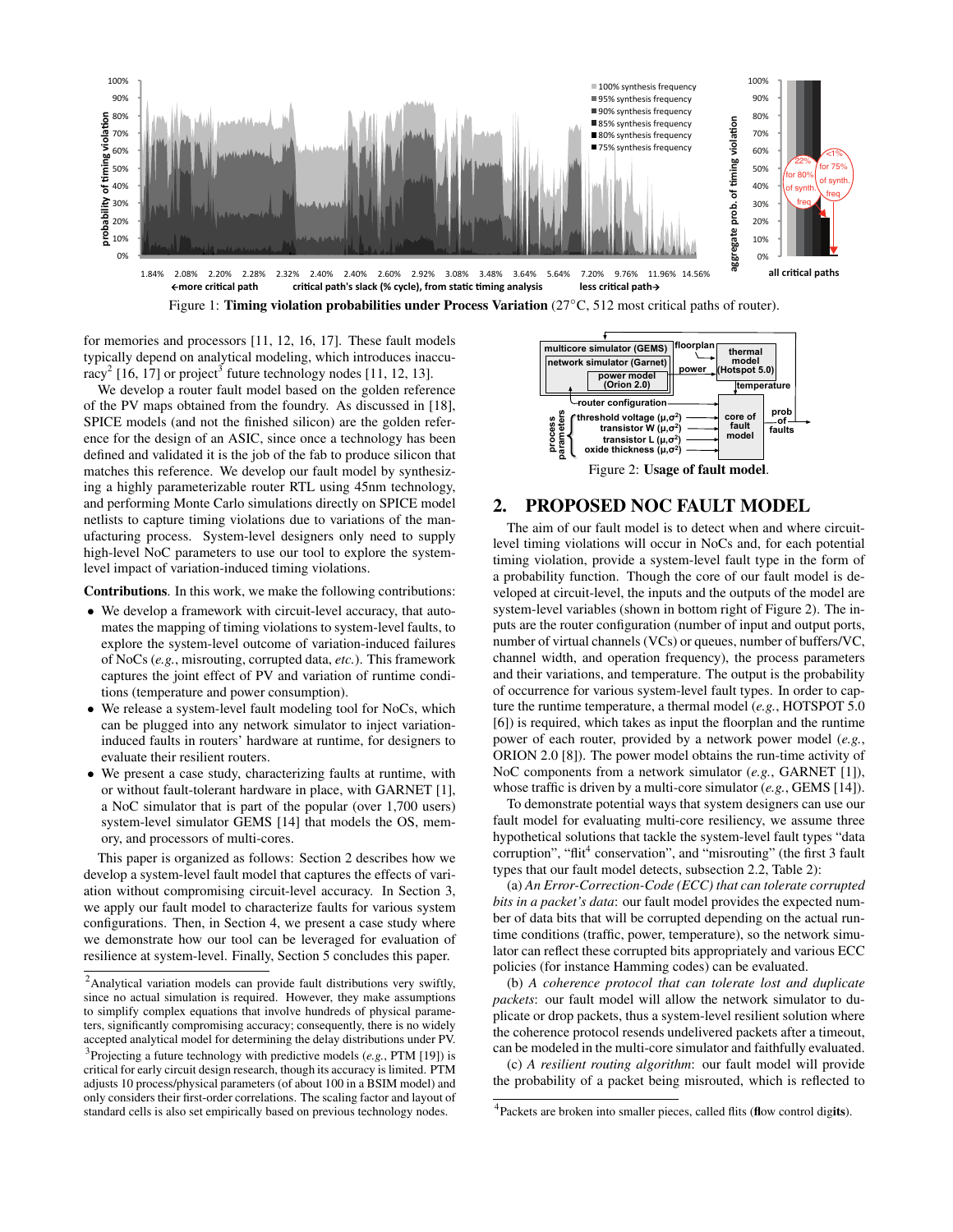

Figure 3: Our fault modeling methodology

the network simulator as a packet being sent to an incorrect output port at appropriate points in time. The effectiveness of a routing algorithm that can deliver the misrouted packets to their destinations without deadlocks can then be evaluated.

In Section 4, we present an actual case study with detailed simulation results, illustrating how the proposed fault model can be used for system-level evaluation of resilient multicores. The remaining of this section describes the methodology we use to develop the core of the fault model: we implement a highly-parameterizable router in RTL (subsection 2.1) and design the methodology of subsection 2.2 to measure the probability of faults for an experimental setup (a specific configuration of the high-parameterizable router and fixed temperature). Then, we perform a large number of experiments for a wide range of experimental setups, so we can observe the fault trends and create a database that captures the fault probabilities for a range of router configurations and runtime conditions.

### 2.1 Parameterizable Router Design

We implement in Verilog an input-buffered wormhole-switched router, with shared input buffers and credit-based flow control. The router design is similar to that of recent many-core chips, such as the 5GHz TERAFlops [5] and Intel's 2GHz 48-core chip [7]: each incoming flit gets buffered to an input buffer (BW), and then the output port to route to its destination is computed (RC). Next, it goes through switch allocation to reserve switch bandwidth (SA), selects a virtual channel (VA), traverses the switch (ST), and finally traverses the link (LT) onto the next router. We pipeline these functions into 4 stages: (BW/RC), (SA/VA), (ST), (LT), derived through synthesizing various component-to-stage assignments to obtain the most balanced timing across stages.

Our router design is highly parametrizable: it utilizes two virtual networks, one for data and one for control packets, for which the number of VCs, buffers/VC are parameterizable. Also, the number of input/output ports, channel width, and operation frequency are parameterizable. The nominal values are shown in Table 1.

| data                 | num VCs     |    | num inputs  | 5 (4 directions, net interface) |
|----------------------|-------------|----|-------------|---------------------------------|
| vnet                 | num buff/VC |    | num outputs | 5 (4 directions, net interface) |
| control              | num VCs     |    | operation   | 80%, 75% synth frequency        |
| vnet                 | num buff/VC |    | frequency   | $(3.04, 2.85$ GHz)              |
| channel width (bits) |             | 64 | temp, power | $27^{\circ}$ C, 0.2 watt        |

Table 1: Nominal router configuration (values are parametrizable)

#### 2.2 Fault Modeling Methodology

In order to measure the fault probabilities for a specific configuration, under a fixed temperature, we need to perform a large number of Monte Carlo SPICE simulations for the router's layout, for variable  $V_{th}$ , gate dimensions, oxide thickness. However, chiplevel simulation with timing is extremely time consuming and significantly limits the amount of input permutations and Monte Carlo simulations we can perform. On the other hand, STA has superior analysis speed and simulation completeness that no pattern set can provide, except that it is based on timing libraries that do not capture PV. Thus, we perform the following hybrid modeling procedure: we use STA to detect only the paths that are likely to fail, the worst-case input patterns that stress these paths, and then perform circuit-level simulation only for these paths and these input patterns. The steps of our methodology (Figure 3) are:

- *Step 1. Static Timing Analysis to determine the critical paths*
- *Step 2. Extraction of critical paths with stressing inputs*
- *Step 3. Monte Carlo circuit-level simulations of critical paths to capture PV-induced timing violations*
- *Step 4. Map circuit-level faults to system-level fault types*

Step 1. STA to determine the critical paths. In this step, the 256 slowest paths of the design, together with the input transitions that result in their longest delays, are recorded in a database. These are the paths that are most likely to fail<sup>5</sup> when PV in transistor dimensions and electrical characteristics results in additional timing delays for each cell. To achieve this, we perform STA with Prime-Time [18], using the timing library of IBM 45nm process. Prime-Time uses a vector-less approach that thoroughly explores the input space and all possible internal states of the synthesized netlist to identify the paths that can become critical at runtime.

Step 2. Extraction of critical paths with stressing input information. Once the critical paths have been identified, we extract their netlists, together with their worst-case input vectors. In the example of Figure 3, two critical paths are extracted; the first critical path is most likely to fail (worst input vector) when one input of the switch arbiter transitions from 0 to 1, while the other input maintains some fixed value (shown in Step 2). Each netlist contains a list of standard cells and their interconnections. To perform accurate circuit-level simulation, we extract the SPICE model for each cell of the critical paths from the IBM 45nm PDK and incorporate in our netlist all the parasitic elements resulting from the standard cells' geometry and internal wiring, including all parasitic capacitances and parasitic resistances.

Step 3. Monte Carlo circuit-level simulations of critical paths to capture PV-induced timing violations. The critical paths incorporating the SPICE models of cells are the golden reference of the most vulnerable paths of the chip. Next, we perform 100 Monte Carlo SPICE simulations for each critical path, at a specific input temperature, varying the process parameters (transistor dimensions, threshold voltage, gate oxide thickness) of its cells consistently with the statistical distributions provided by the foundry. The foundry assumes a Gaussian distribution for each process parameter and provides its mean  $(\mu)$  and variance  $(\sigma^2)$ . We note that we do not model spatial variation, since IBM 45nm SOI process claims that its intra-chip spatial variation is negligible and does not provide a model for it. In each simulation, we measure the delay of the critical path under the worst-case input vectors and mark whether the time till its output is ready remains shorter than the cycle duration, or if there is a timing violation. If there is a timing violation, we assume that the end register of the path will have

 $5$ Considering that only the 256 most critical paths (indicated by STA) are likely to fail is a fair assumption. As shown in Figure 1, only the 256 critical paths have a non-zero probability to violate timing for 75% or 80% of the synthesis frequency that we operate our baseline router design (Table 1).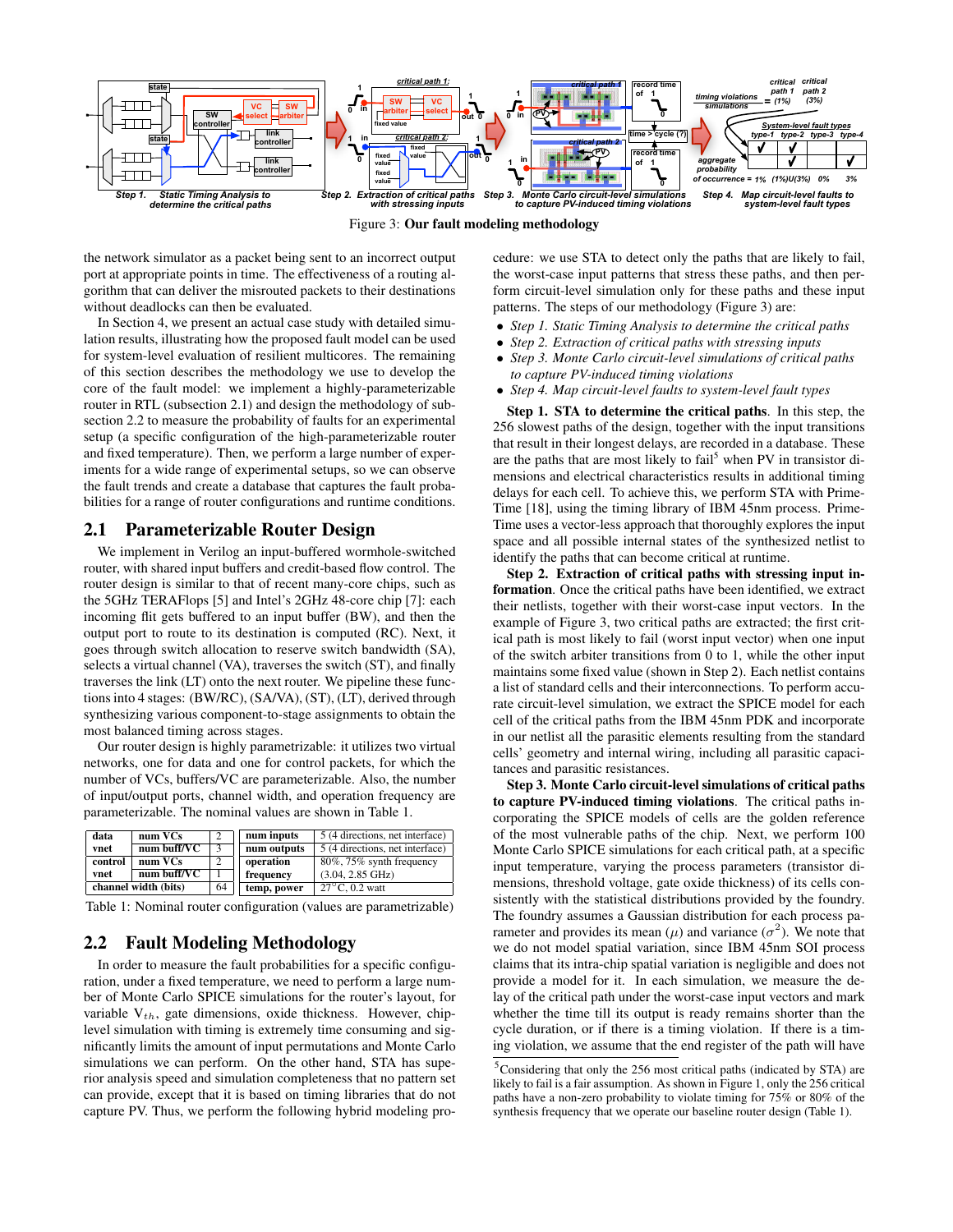|                                             | Vector of system-level fault types |      |               |      |            |       |                 |      |           |            |              |
|---------------------------------------------|------------------------------------|------|---------------|------|------------|-------|-----------------|------|-----------|------------|--------------|
|                                             | data corruption                    |      | flit conserv. |      | misrouting |       | credit conserv. |      | erroneous |            | unfair       |
|                                             | few                                | all  | dupli-        | loss | wrong      | wrong | gener-          | loss |           | allocation | arbitration/ |
| critical path's end register / signal       | bits                               | bits | cation        |      | port       | ynet  | ation           |      | <b>VC</b> | switch     | starvation   |
| 1. buffer ID where incoming flit is written |                                    |      |               |      |            |       |                 |      |           |            |              |
| 2. switch request by SA winner              |                                    |      |               |      |            |       |                 |      |           |            |              |
| 3. buffer ID where SA winner is to be read  |                                    |      |               |      |            |       |                 |      |           |            |              |
| 4. vnet of SA winner                        |                                    |      |               |      |            |       |                 |      |           |            |              |
| 5. destination VC of next router            |                                    |      |               |      |            |       |                 |      |           |            |              |
| 6. SA's outcome vector                      |                                    |      |               |      |            |       |                 |      |           |            |              |
| 7. SA's data buffer                         |                                    |      |               |      |            |       |                 |      |           |            |              |
| 8. credit to be sent to previous node       |                                    |      |               |      |            |       |                 |      |           |            |              |
| 9. credit available in output buffer        |                                    |      |               |      |            |       |                 |      |           |            |              |
| 10. head of free VC IDs queue               |                                    |      |               |      |            |       |                 |      |           |            |              |
| 11. free VC request by SA winner            |                                    |      |               |      |            |       |                 |      |           |            |              |
| 12. ST's data buffer                        |                                    |      |               |      |            |       |                 |      |           |            |              |

Table 2: Mapping the 12 most critical paths to system-level fault types

a random value in the next cycle, resulting in a fault. We define the fault probability of each critical path as the fraction of timing violations over the total number of simulations.

Step 4. Map circuit-level faults to system-level fault types. To capture the system-level impact of each failure, we design a framework to automate the mapping of timing violations to systemlevel faults. Each Verilog signal or register piggybacks a vector of system-level faults that will occur if it gets corrupted. The vector including all potential NoC system-level fault types is shown in Table 2, together with its values for the end registers/signals of the 12 most critical paths (of the 256 paths we are simulating). For instance, the first record corresponds to a timing violation of the path that generates the ID of the buffer where a received flit will be buffered. Upon such a failure the flit will be written to another random buffer (flit loss) potentially overwriting a useful flit latched there (data corruption). Also, since the buffer that the flit was intended for already sent a credit to the upstream router (indicating buffer availability for one flit) and not received the flit that used this credit, it assumes that the upstream router has not utilized this credit yet (credit loss). At system-level, the destination node will never receive the corresponding flit while, from now on, this buffer's capacity is reduced by one flit buffer. Note that our fault model only captures the first order effect of each failure; subsequent faults that may happen in later cycles as a result of the initial failure should be modeled in the network simulator. We note that if a fault is not masked by resilient hardware, it will eventually propagate to all stages of the router and potentially other routers as well.

After the fault probability of each critical path has been measured (Step 3), we set the probability of occurrence for each system-level fault type as the union of the fault probabilities of the critical paths whose failure triggers the corresponding system-level fault type (as indicated by the critical paths' vector of system-level faults). In Step 4 of Figure 3's example, the probability of failure is 1% for the first and 3% for the second critical path, thus the type-2 systemlevel fault type, which can be caused by either critical path failing, is (1%)∪(3%) = 100%–[(100%−1%) $*(100\% - 3\%)$ ] = 3.97%. We assume that the probability of each path failing is independent.

# 3. ROUTER FAULT CHARACTERIZATION

This section uses our model to better understand the fault locations and characteristics of NoCs. We first identify the exact locations where faults occur in each pipeline stage (subsection 3.1) and highlight their system-level impact. Using the fault locations that our model indicated as a reference point, we characterize the inaccuracy introduced by fault models with random distributions, and point out the importance of circuit-level modeling (subsection 3.2).

### 3.1 Fault Locations for Varying Configurations

In order to generate a decent amount of PV-induced faults to study the fault-prone pipeline stages, we set the operation frequency to 80% of the synthesis frequency (22% aggregate fault probability for nominal configuration as shown in Figure 1), and set the remaining configuration parameters in their nominal values (as in Table 1). We then measure the probability of occurrence for each systemlevel fault type (Step 4 of Section 2.2), by performing Monte Carlo SPICE simulations for each critical path of our baseline router. We observe that 15.4% of paths fail with this configuration: 3.1% of these paths belong to BW/RC stage, 12.2% belong to the SA/VA stage, and 0.1% to the ST stage. In Figure 4a, we show the probability of each system-level fault type for variable number of VCs. Since the SA/VA stage is the most vulnerable, increasing the number of VCs will result in more complex logic for this stage, thus more paths will not meet timing, resulting in increased fault probabilities. We also vary the number of buffers/VC (Figure 4b), to demonstrate that adding complexity to the BW/RC stage will have a smaller impact on the fault probabilities, since fewer paths of this stage are expected to violate timing. We note that faults that are caused by few critical paths (*e.g.*, flit duplication) tend to have a small probability of occurrence, while faults that are related to data bits failing (*e.g.*, corruption of few bits) have high probabilities, since each of the 64 data bits violating timing will result in the same fault.

### 3.2 Comparison to Random Fault Model

In this section, we compare our fault model to the most commonly used fault model for system-level simulation of resilient Networks-on-Chip [3, 4], which is uniform random fault distribution at gate level. We use the fault rate that our model predicted to estimate the expected number of faults, and then we uniformly distribute them across the chip to measure the inaccuracy that is introduced by such a distribution (per fault type). For a fair comparison, given that the most critical pipeline stage can be easily identified by STA, we uniformly distribute faults to SA/VA stage only. We also experiment with uniformly distributing the faults only to the 256 critical paths that were identified by STA (if fewer critical paths are considered, the case is even stronger for our fault model). Figure 5 shows the inaccuracy introduced by these approaches; 0% inaccuracy corresponds to the distribution matching our model's probability of occurrence, while 100% inaccuracy implies that the distribution either does not predict that the corresponding fault type will occur, or doubles its probability. We observe that uniformly distributing faults across the 256 critical paths introduces 52% inaccuracy (on average), while uniformly distributing faults across SA/VA hardware introduces 81% inaccuracy (on average).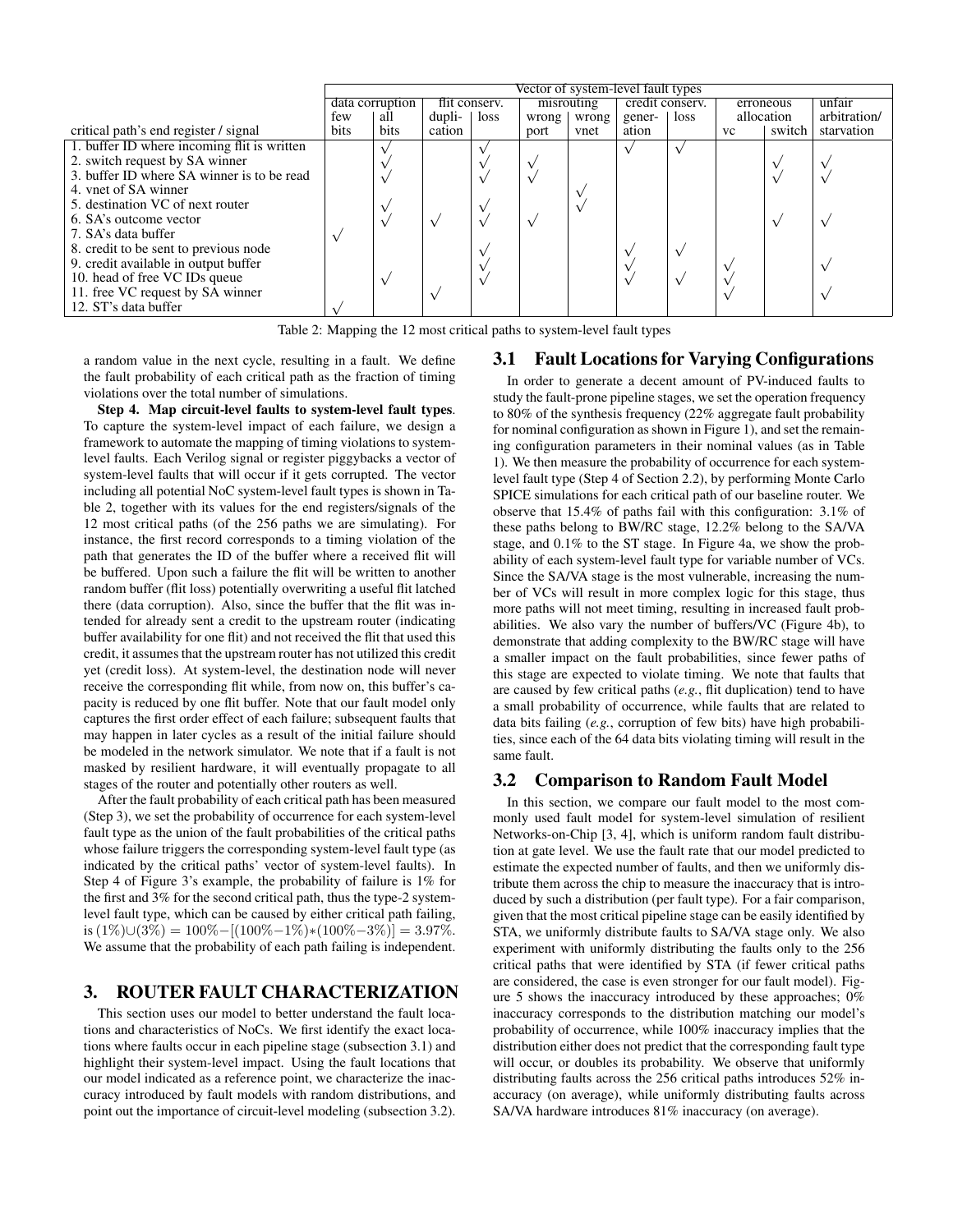

(b) Fault probabilities for varying number of buffers/VC ( $VCs = 4$ ) Figure 4: Fault probabilities per fault type (256 critical paths).



Figure 5: Inaccuracy introduced by random fault models.

This significant inaccuracy primarily stems from the fact that PV changes the order of critical paths (as motivated in our introductory section): paths that were not critical, but contain weak cells are more sensitive to variation in transistor dimensions and electrical characteristics, and thus are more susceptible to timing violations. In random fault models, the vulnerability of a critical path only depends on the gate count. On the other hand, our model takes into account the current that each gate requires to drive the following gates (as well as its fanout), the parasitic capacitances which result in additional undesirable delays, the voltage fluctuations due to threshold voltage variation, and various other interactions that can only be captured by circuit-level simulation. We frequently observe that paths that were not characterized as critical by our static timing analysis tool (PrimeTime), result in a significant number of timing violations in our Monte Carlo simulations. We conclude that, in the face of variations, a very large number of paths are potential timing violators and most of them cannot be identified by static timing libraries provided by the manufacturer, thus simulating the actual layout of the standard cells, as our model does, is critical for accurate modeling.

# 4. CASE STUDY: CAPTURING FAULT PROBABILITIES AT RUNTIME

In this section, we discuss a case study to showcase how our fault model can be used by system-level designers as a part of their multi-core and network simulators. To demonstrate this, we develop the simulation infrastructure detailed in subsection 4.1 and measure the expected runtime fault probabilities under synthetic traffic and PARSEC benchmarks (subsection 4.2). Then, we investigate the effect of fault tolerant system solutions (subsection 4.3).

## 4.1 System Configuration

We perform cycle-accurate full-system simulations with GEMS [14] for the 64-node system shown in Table 3. We set the power consumption of cores to 1watt (consistent with [5, 7]), and directly capture the runtime power for each router from the ORION 2.0 power model [8], which is integrated in GEMS's network simulator, GARNET [1]. At runtime, we feed these power numbers to HOTSPOT 5.0 [6] to estimate the temperature across the chip. Using the estimated temperature and power of each router, our fault model provides the fault probabilities on-the-fly. This simulation infrastructure was detailed in Section 2 and is shown in Figure 2 (of Section 2).

| topology      | 8x8 mesh with 4 memory controllers at the corners,                |
|---------------|-------------------------------------------------------------------|
| (for GARNET)  | router parameters as in Table 1                                   |
| floorplan     | $256$ mm <sup>2</sup> : 64 interconnected 2mm x 2mm nodes         |
| (for HOTSPOT) | with $640.2$ mm x 0.2mm routers                                   |
| L1 caching    | 32KB/node, private unified, 2 ways, MESI (latency: 3 cycles)      |
| $L2$ caching  | 1MB/node, shared, distributed, 16 ways, MESI (latency: 15 cycles) |
| benchmarks    | uniform random traffic, PARSEC suite (64 threads pinned to cores) |
|               |                                                                   |

#### Table 3: System configuration

While in the previous section we set a high operation frequency to intentionally generate PV-induced faults, here we set the frequency to 75% of the synthesis frequency (close to 0% fault probability for nominal runtime conditions, Figure 1). This is because we assume that the chip manufacturer will opt to run the chip at a lower frequency to mitigate PV. So, this section explores the runtime faults, due to increased power and temperature, for a chip that was tested and shown to be fault-free under nominal conditions.

### 4.2 Fault Probabilities at Runtime

In order to demonstrate the effects of network traffic on fault probabilities, we warmup our network and then inject increasing uniform random traffic in intervals of 3,000 cycles (x-axis of Figure 6). Then, we plot the resulting temperatures of the warmest router, the coldest router, as well as average temperature of all routers, as shown in the top subfigure. For increased traffic, we observe high temperatures that exceed 100◦C. This is a result of integrating stateof-the-art router designs in many-core chips with today's packaging technology. Recent research on on-chip router temperature profiling indicates that state-of-the-art router designs with standard packaging can develop temperatures up to 125◦C under high traffic [2]. Such high temperatures result in 4% -10% fault probabilities (bottom subfigure of Figure 6) for a chip that is fault-free in nominal conditions. On the other hand, today's workloads are designed to scale up to small number of core counts, thus rarely put so much pressure in the network. When experimenting with PARSEC suite, we observe that the peak fault probability of the warmest router is 1% or below (Figure 7).

### 4.3 Fault Probabilities w Resilient Hardware

Recent research in system-level router design has explored various flavors of fault tolerant hardware to protect fault-prone components [3, 4]. Here, we model two simple techniques to protect the